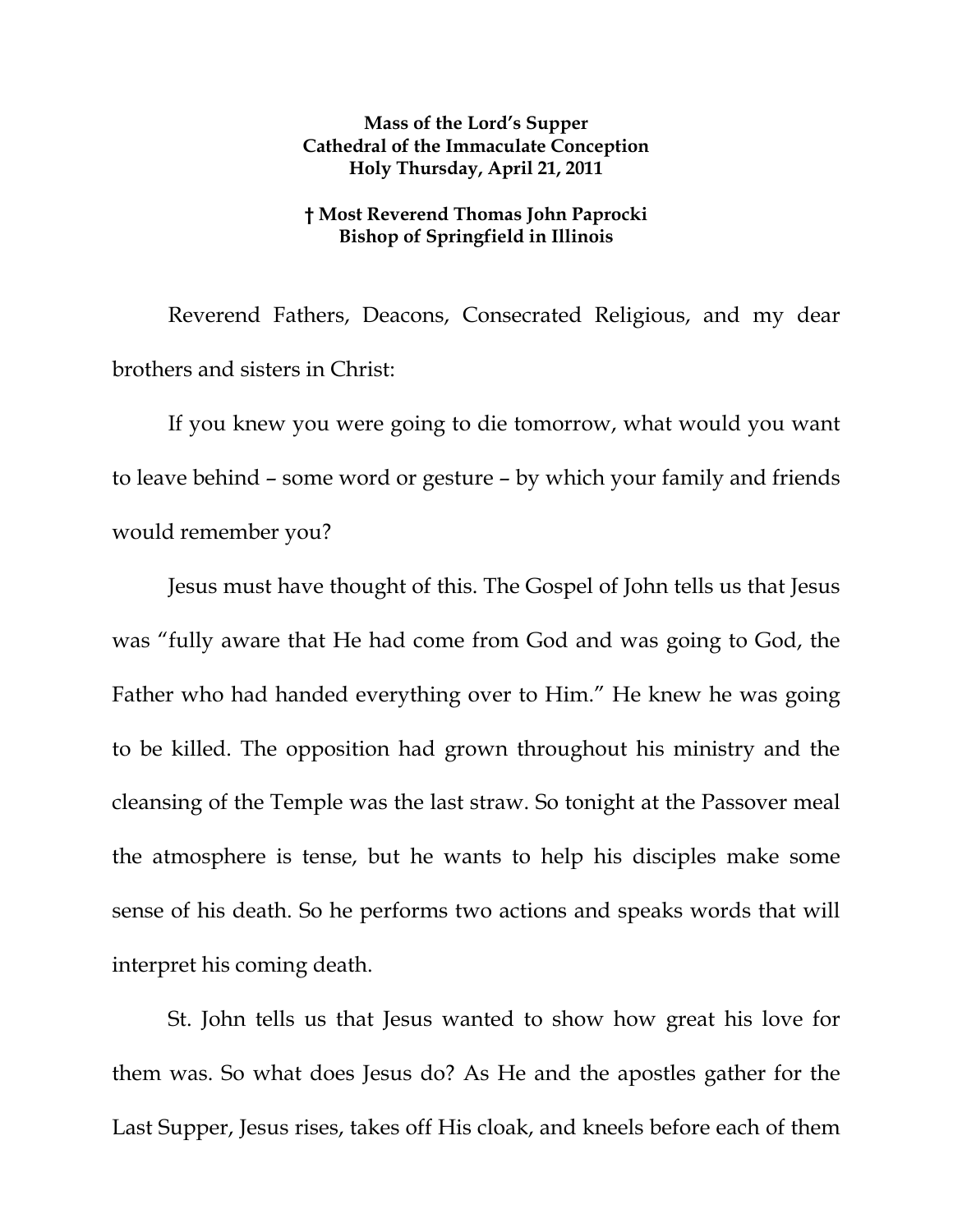to wash their feet like a slave. Peter resists. Peter wanted to share in the power of the Messiah and this gesture of Jesus was undermining his ambitions. But Jesus' action makes a break with such worldly behavior. He will tell them that he no longer calls them servants, but friends, and there is no greater love than to lay down your life for your friends. So Jesus' action points to his death.

Jesus' washing the feet of His friends is also an extravagant gesture of humility and service from the Master to His disciples. More than simply a sign of service, however, the washing of the feet is also a sign of the unifying love of Christ in the Eucharist, which leads to the second sign by which Jesus wishes to be remembered.

In the second action he takes bread in his hands and tells them, "This is my body"; and then, with the cup of wine, "This is my blood." He shares himself, body and blood, just as tomorrow he will give himself, body and blood, for us on the cross. His death with all its pain will be the revelation of how far God is willing to go in loving us. His disciples are called to do the same. His disciples are called to offer themselves for God's people. As they do so, they will know that Jesus is present with them.

2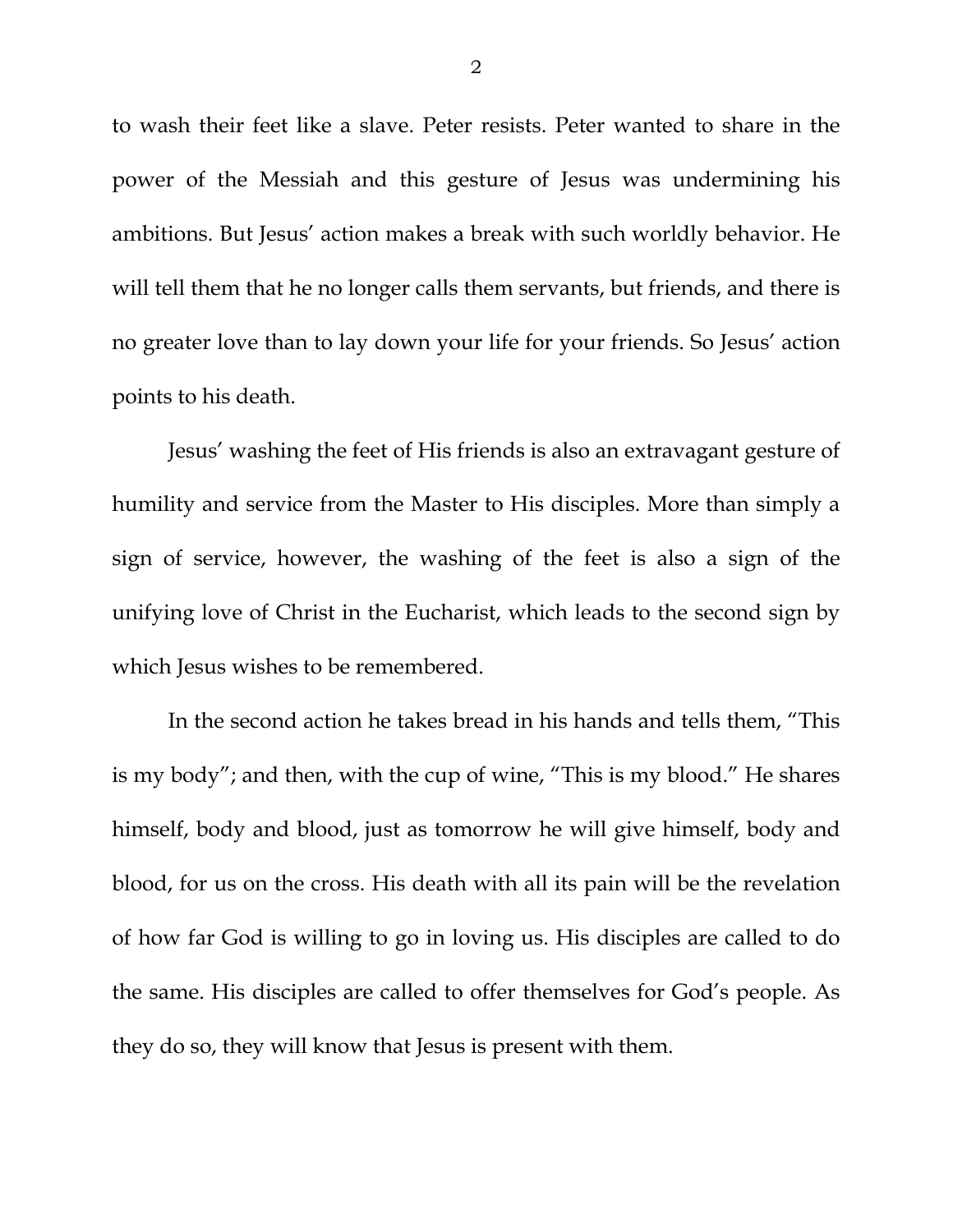These two gestures unite our Baptism and Confirmation with the Eucharist, evidence of Jesus' unending love for us, instituted at the Lord's Supper that we commemorate tonight. Both actions also end with a command. After washing their feet, Jesus commands His apostles, "What I have done, so you must do." After declaring that the bread and wine were His body and blood he commands them again, "Do this is memory of me." In this way, Jesus not only instituted the Holy Eucharist, but also the ministerial priesthood. All of this is connected to Christ's command for all of us to love one another as He has loved us. Thus, Holy Thursday is also sometimes called Maundy Thursday, from the Latin word, *mandatum*, or commandment.

 Our liturgy tonight will conclude with carrying the Blessed Sacrament in procession and placing it in the altar of reposition for our adoration of Christ's Real Presence in the Eucharist. In his reflections on the Paschal Triduum given yesterday in his General Audience, Pope Benedict had some very poignant words about this adoration, which I quote as follows:

 "Maundy Thursday, finally, is closed with Eucharistic Adoration, in memory of the Lord's agony in the Garden of Gethsemane. Leaving the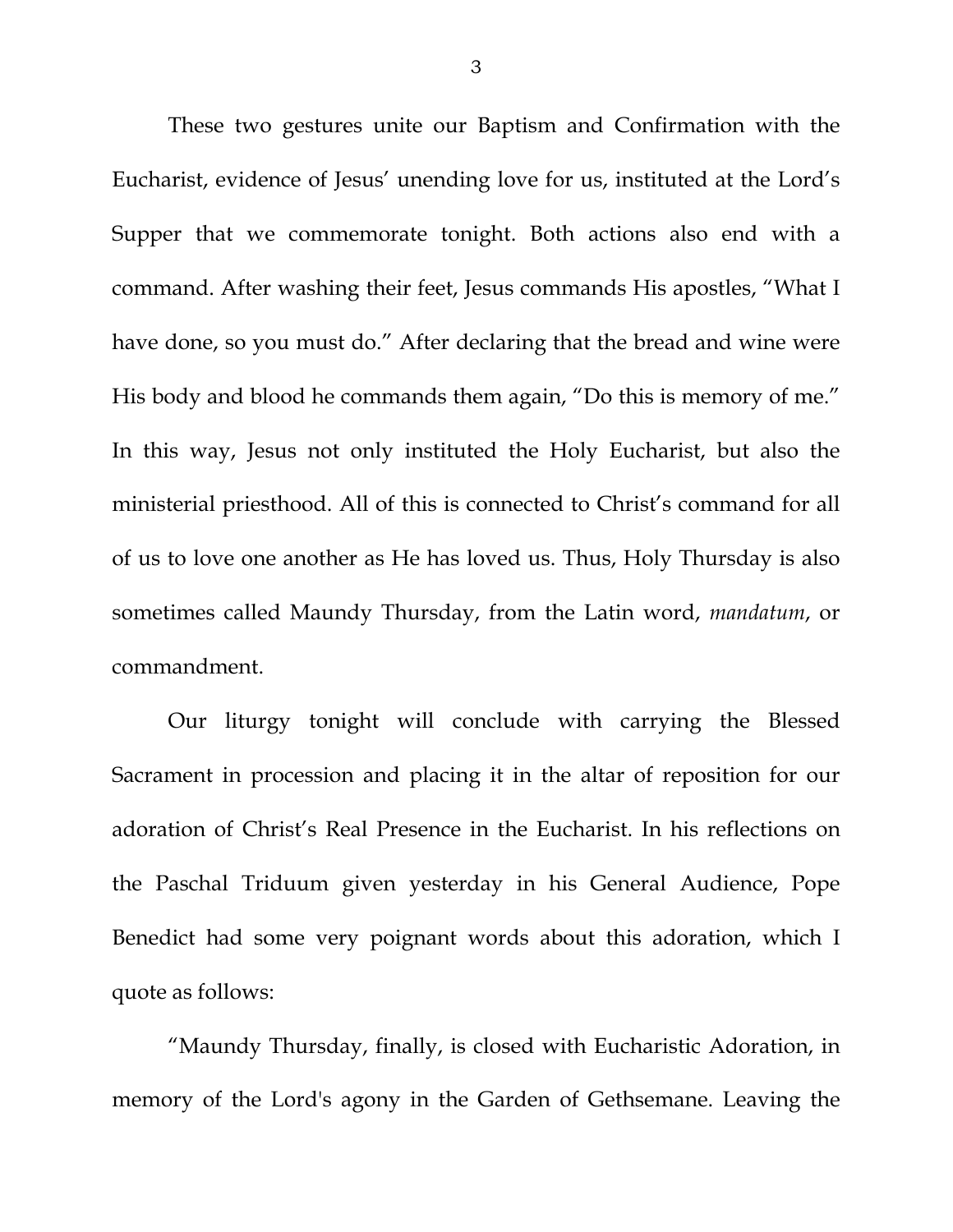Cenacle, he withdrew to pray, alone, in the presence of his Father. At that moment of profound communion, the Gospels recount that Jesus experienced great anguish, such suffering that he sweat blood (cf. Matthew 26:38). Conscious of his imminent death on the cross, he felt great anguish and the closeness of death. In this situation an element is seen that is of great importance also for the whole Church. Jesus said to his own: Stay here and watch; and this call to vigilance refers in a precise way to this moment of anguish, of menace, in which the betrayer arrives, but it concerns the whole history of the Church. It is a permanent message for all times, because the somnolence [or sleepiness] of the disciples was not only the problem of that moment, but is the problem of the whole of history.

"The question is what this somnolence [or drowsiness] consists of, and what is the vigilance to which the Lord invites us." Pope Benedict went on to say "that the disciples' somnolence in the course of history is a certain insensitivity of soul to the power of evil, an insensitivity to all the evil of the world. We do not want to let ourselves be too disturbed by these things, we want to forget them: We think that perhaps it is not so grave, and we forget. And it is not only insensitivity to evil; instead, we should be watching to do good, to struggle for the force of good. It is insensitivity to